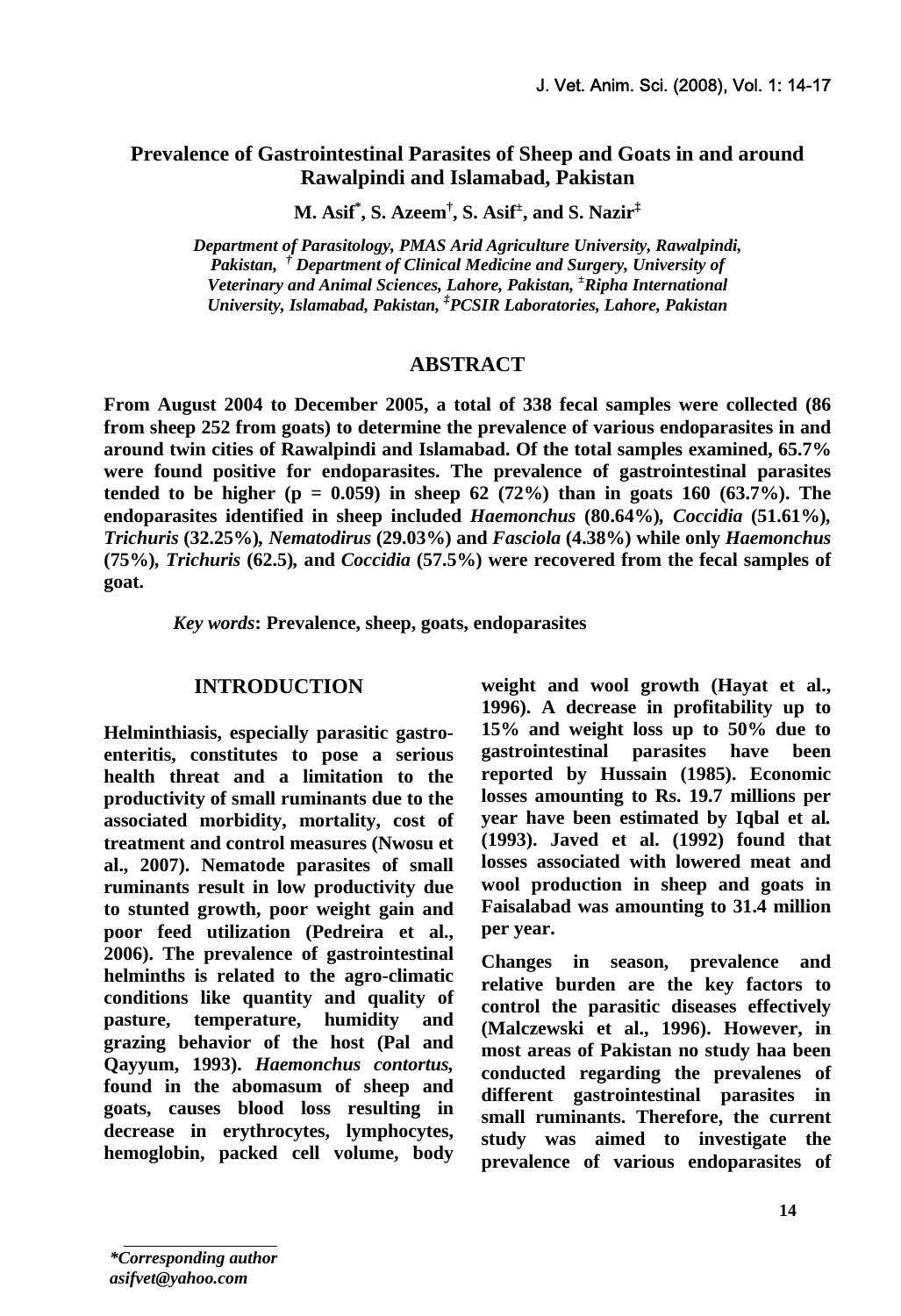**sheep and goats in Rawalpindi and Islamabad.** 

## **MATERIALS AND METHODS**

**A total of 338 fecal samples were investigated; 86 of these were from sheep and 252 from goats. The fecal samples were collected from various farms and small stock holders of Rawalpindi and Islamabad. The samples were transported to the National Veterinary Laboratories, Islamabad for the identification of endoparasitic infection using direct microscopic examination, centrifugation floatation and sedimentation techniques. Identification of the eggs or cysts was made on the basis of morphological characteristics and size of eggs (Foriet, 1999).** 

**The data were analyzed statistically using the Chi-Square test (SPSS for windows, Version 12).** 

## **RESULTS AND DISCUSSION**

**The overall prevalence of endoparasites in both sheep and goats was found to be 65.7%. However, the prevalence of endoparasites tended to be higher (p = 0.06) in sheep (72%) compared to goats (63.69%). The frequency of occurance of different species identified in sheep and goats are shown in Table 1. A significant difference (p < 0.001) was noted regarding the prevalence of various species of parasites in sheep. Similar outcomes were also observed for goats. The prevalence of**  *Haemonchus* **was higher (p = 0.05) in sheep compared to goats. Similarly,**  *Trichuris* **were more frequently (p < 0.01) found in the fecal samples of sheep compared to goats. However, the**  **prevalence of** *Coccidia* **was alike (p > 0.05) in both types of animals (Table 1). On the other hand,** *Nematodirus* **and** *Fasciola* **were only detected in the fecal samples of sheep and were absent in the goats (Table 1).** 

**Various species of endoparasites recovered in the present study has also been reported earlier (Asnji and Williams, 1987; Gupta et al., 1987; Guiomaraes and Walter, 1987; Njau, 1987; Uriarte and Valderrabno, 1989; Pal and Qayyum, 1993). The higher prevalence of haemonchosis in sheep than goats may be attributed to a variety of factors like ground grazing habit of sheep, relatively less cleanliness and extensive pasture grazing compared with goats (Riche et al., 1973; Suh et al., 1980; Javed et al., 1992).** *Haemonchus* **is an important and common nematode parasite and requires special attention for its control. It has been suggested that** *Haemonchus* **can acquire resistance faster than other gastrointestinal nematodes, like**  *Trichostrongylus***, because of its high biotic potential (Torres-Acosta et al***.***, 2003).** 

**The results of the current study show that**  *Haemonchus***,** *Trichuris* **and** *Nematodirus***,**  *Coccidia* **are prevalent in the areas of Rawalpindi and Islamabad. It has been reported that** *Coccidia* **and other gastrointestinal nematodes as mixed or single infections are the major parasitic diseases of sheep and goats in tropical and temperate climates (Faizala and Rajapakse, 2001). Deaths due to** *Eimeria* **species may also occur though lowered productivity due to poor growth is usually unnoticed by farmers (Faizala et al., 1999).** 

**Table 1 Species-wise prevalence of gastrointestinal endoparasites in sheep and goats**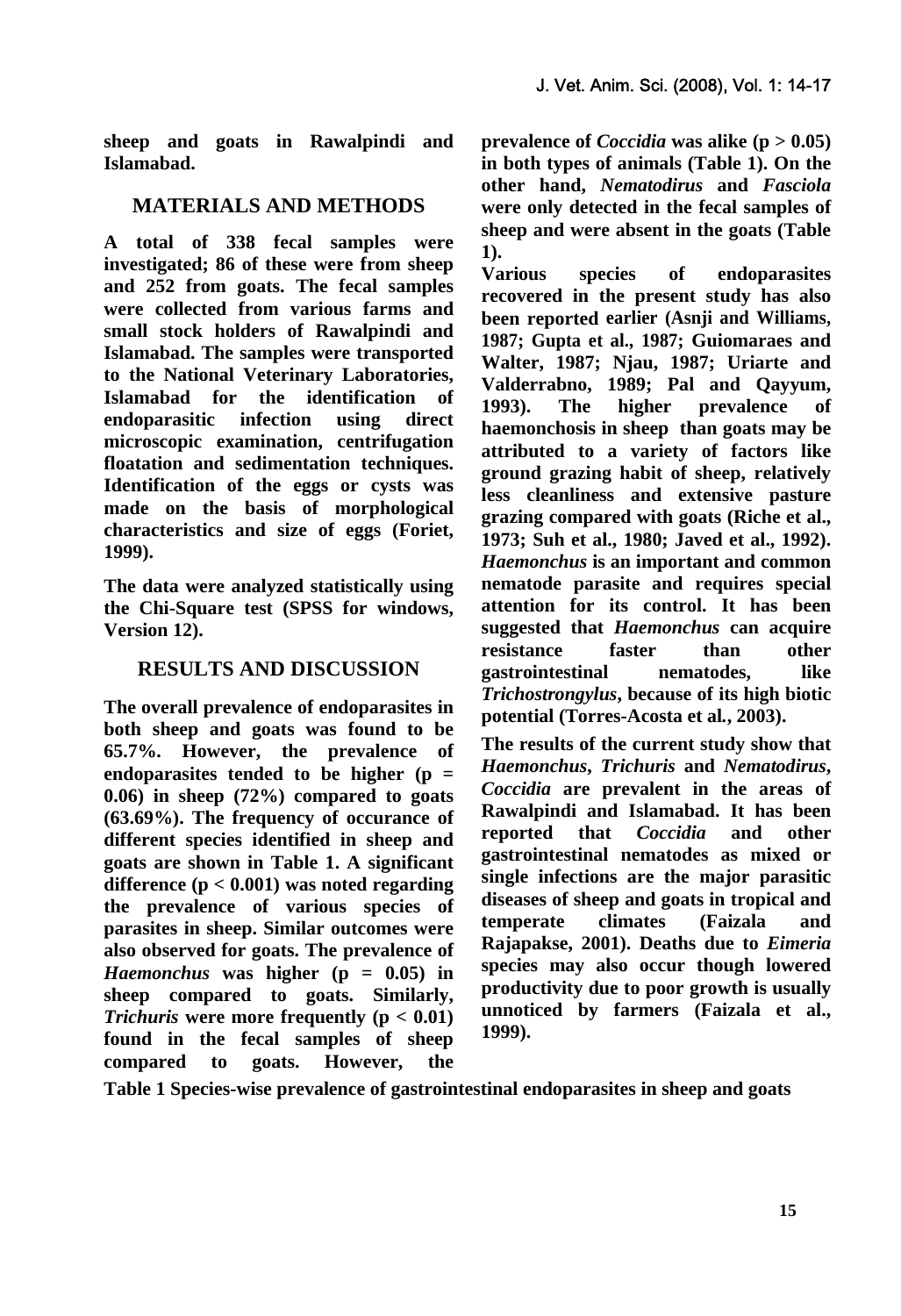| <b>Parasite</b>    | Sheep $(n = 86)$              |                                                    |                                               | Goats ( $n = 252$ )           |                                          |                                               |
|--------------------|-------------------------------|----------------------------------------------------|-----------------------------------------------|-------------------------------|------------------------------------------|-----------------------------------------------|
|                    | No. of<br>samples<br>positive | <b>Relative</b><br>prevalence*<br>$\mathcal{O}(0)$ | <b>Overall</b><br>prevalence<br>$\frac{9}{0}$ | No. of<br>samples<br>positive | <b>Relative</b><br>prevalence*<br>$(\%)$ | <b>Overall</b><br>prevalence<br>$\frac{1}{2}$ |
| <b>Haemonchus</b>  | 50                            | 80.7                                               | 58.1                                          | 120                           | 75.0                                     | 47.6                                          |
| Coccidia           | 32                            | 51.6                                               | 37.2                                          | 92                            | 57.5                                     | 36.5                                          |
| <b>Trichuris</b>   | 20                            | 32.3                                               | 23.2                                          | 100                           | 62.5                                     | 39.6                                          |
| <b>Nematodirus</b> | 18                            | <b>29.0</b>                                        | 20.9                                          | <b>ND</b>                     | <b>ND</b>                                | <b>ND</b>                                     |
| Fasciola           | 02                            | 4.4                                                | 2.32                                          | ND                            | <b>ND</b>                                | <b>ND</b>                                     |

**\* Based on number of positive samples for sheep (62) and goats (160). ND = Not detected** 

**Prevailing agro-climatic conditions like overstocking of the animals, grazing of young and adult animals together with poorly drained land provide ideal conditions for transmission of the endoparasites to build up clinical infestation of the host. The overall higher incidence of nematodes infestation in the areas surveyed could be attributed to lower immunity of hosts as a result of malnutrition. As the livestock in that area under investigation largely depended on grazing in deteriorated range-lands. It was also observed that farms in these areas lacked fences and cattle, sheep and goats used the same pasture for grazing. In conclusion, various gastrointestinal parasites have been found in both sheep and goats. Regular control measures should be practiced to reduce the parasitic burdens in the affected areas.** 

#### **REFERENCES**

- **Asnji, M. F. and M. O. Williams. 1987. Variables affecting the population dynamics of gastrointestinal helminthes parasites of small farm ruminants in Syria Leone.** *Bulletin of Animal Health Production Africa***, 35: 308-313.**
- **Faizala, A. C. M., R. P. V. J. Rajapakseb, S. R. Jayasinghea, and V. Rupasinghe. 1999. Prevalence of**  *Eimeria spp.* **and gastrointestinal**

**nematodes versus weight gains in treated goats raised in the dry areas of Sri Lanka.** *Small Ruminant Research,* **34: 21-25.** 

- **Faizala, A. C. M. and R. P. V. J. Rajapakseb. 2001. Prevalence of**  *Coccidia* **and gastrointestinal nematode infections in cross bred goats in the dry areas of Sri Lanka.**  *Small Ruminant Research,* **40: 233- 238.**
- **Foriet, W. 1999. In:** *Reference Manual of Veterinary Parasitology***.**  $5^{\text{th}}$  (ed). **Wiley Blackwell, New York, USA. pp: 22-26.**
- **Guiomaraes, M. P. and D. S. L. Walter. 1987. Helminth parasites of caprine in the state of Minas Gerais, Brazil.**  *Argument Based Medicine Veterinary Zootec***, 39***:* **557-576.**
- **Gupta, R. P., C. L. Yadev, and S. Choudhary. 1987. Epidemiology of gastrointestinal nematodes of sheep and goats in Heryana, India.**  *Veterinary Parasitology,* **24: 117- 127.**
- **Hayat, C. S., S. M. Hussain, Z. Iqbal, B. Hayat, and M. Akhtar. 1996. Effect of parasitic nematodes on haematology and productivity of sheep.** *Pakistan Veterinary Journal,*  **16: 81-83.**
- **Hussain, Q. 1985. Studies on the Incidence of Gastrointestinal Parasites and Efficacy of Bismith-II against Nematodes in Buffalo Calves. MSc**